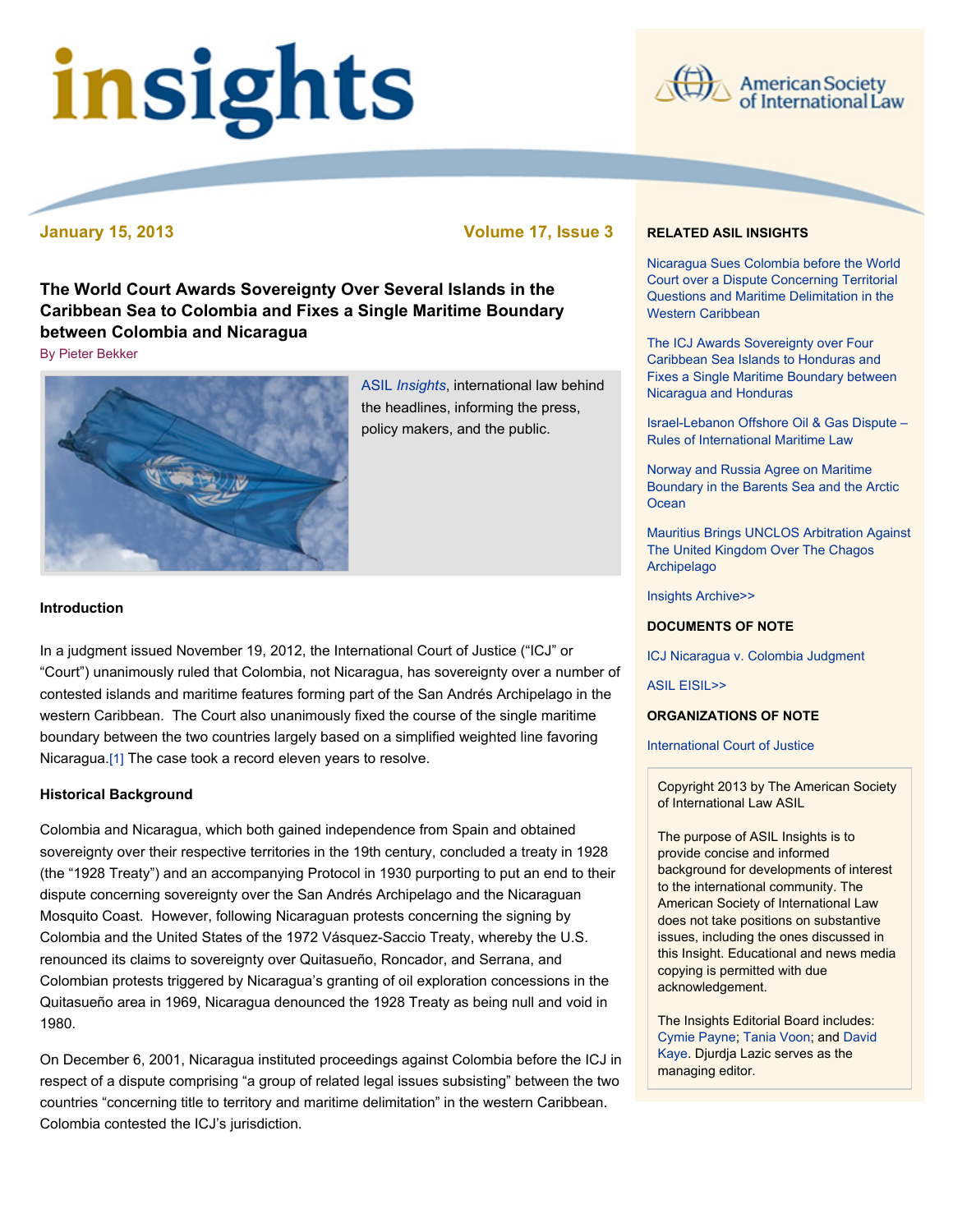In its judgment of December 13, 2007, concerning Colombia's jurisdictional objections, the ICJ found that the 1928 Treaty was valid and definitively confirmed Colombia's sovereignty over the islands of San Andrés, Providencia, and Santa Catalina situated opposite Nicaragua's mainland coast. The Court unanimously ruled that it had jurisdiction, pursuant to Article XXXI of the 1948 American Treaty on Pacific Settlement, or "Pact of Bogotá," to adjudicate upon the dispute concerning sovereignty over the maritime features claimed by the parties other than those three islands, as well as the dispute concerning the maritime delimitation between them, thereby rejecting Colombia's argument that the 82nd meridian referred to in the 1930 Protocol constituted the boundary line of their respective maritime areas[.\[2\]](file:///Users/jamessteiner/ASIL/ASIL%202011/www/_Design%20Templates/insights/insight130115.html#_edn2)

### **Sovereignty Over Disputed Maritime Features in the Western Caribbean**

Under international law, a state with sovereignty over an island, whatever its size, is entitled to claim a 12-nautical-mile territorial sea and other maritime areas around it. Accordingly, in order to draw the maritime boundary between the two countries in the disputed area, the ICJ first had to determine which state had sovereignty over seven contested islands at Alburquerque Cays, Bajo Nuevo, East-Southeast Cays, Quitasueño, Roncador, Serrana, and Serranilla[.\[3\]](file:///Users/jamessteiner/ASIL/ASIL%202011/www/_Design%20Templates/insights/insight130115.html#_edn3)

As sources of their title to the disputed islands, the parties advanced arguments under the 1928 Treaty and the doctrine of *uti possidetis*, according to which boundaries inherited upon decolonization must be respected. Colombia also maintained that it had title based on *effectivités*, defined as "the conduct of the administrative authorities as proof of the effective exercise of territorial jurisdiction in the region during the colonial [or post-colonial] period.["\[4\]](file:///Users/jamessteiner/ASIL/ASIL%202011/www/_Design%20Templates/insights/insight130115.html#_edn4) and pointed to Nicaragua's alleged recognition of Colombia's title, positions taken by third states, and cartographic evidence.

The Court first observed that the parties' geographical and historical evidence relating to the 1928 Treaty, which confirmed Colombia's sovereignty over "the islands of San Andrés, Providencia and Santa Catalina and over the other islands, islets, and reefs forming part of the San Andrés Archipelago," was inconclusive as to the composition of that archipelago.

The ICJ also found that the available colonial-era evidence afforded inadequate assistance in determining sovereignty over the disputed maritime features on the basis of *uti possidetis* at the time of the parties' independence from Spain.

The Court next examined the conduct (*effectivités*) of the administrative authorities during the parties' post-colonial period and prior to the date when the dispute crystallized for proof of any effective exercise of territorial jurisdiction over the disputed maritime features. The ICJ considered, in particular: public administration and legislation; law enforcement measures; regulation of economic activities, including fishing; public works (e.g., maintenance of lighthouses); naval visits and search and rescue operations. The Court concluded that Colombia continuously and consistently had shown a strong overall pattern of conduct since 1969, when the parties exchanged diplomatic notes following Nicaragua's granting of oil exploration concessions in the disputed area, to demonstrate its intention to act as sovereign over the contested maritime features. Nicaragua could adduce no evidence of any *effectivités*.

Having found that, in addition to Colombia's *effectivités*, maps, Nicaragua's conduct, and the position taken by third states with regard to Colombian sovereignty over the disputed maritime features all afforded some support to Colombia's claim, the Court unanimously concluded that Colombia has sovereignty over those features[.\[5\]](file:///Users/jamessteiner/ASIL/ASIL%202011/www/_Design%20Templates/insights/insight130115.html#_edn5)

### **Course of the Maritime Boundary**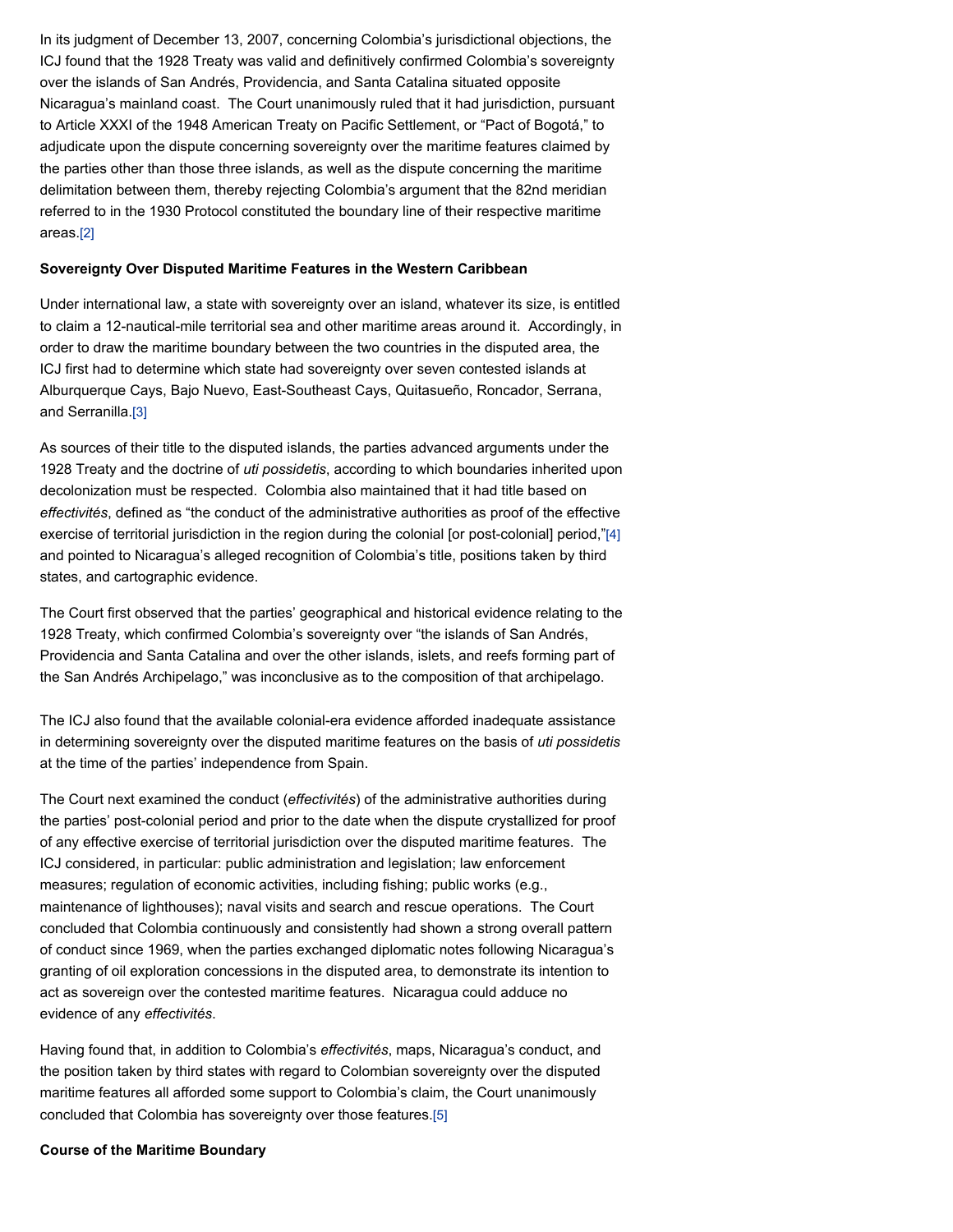As regards the Court's task of effecting a delimitation between the maritime entitlements of the Colombian islands and Nicaragua's exclusive economic zone ("EEZ") and continental shelf within 200 nautical miles of the Nicaraguan coast[,\[6\]](file:///Users/jamessteiner/ASIL/ASIL%202011/www/_Design%20Templates/insights/insight130115.html#_edn6) Colombia requested the ICJ to draw a single maritime boundary, i.e., one uninterrupted boundary line delimiting the various zones of coincident jurisdiction appertaining to Nicaragua and Colombia, based on a median line between Nicaraguan fringing islands and the islands of the San Andrés Archipelago[.\[7\]](file:///Users/jamessteiner/ASIL/ASIL%202011/www/_Design%20Templates/insights/insight130115.html#_edn7) In order to avoid giving an allegedly disproportionate amount of the disputed waters to Colombia, Nicaragua sought the delimitation of a continental shelf boundary between the two countries' mainland coasts, with the islands of San Andrés, Providencia, and Santa Catalina being enclaved and accorded 12-nautical-mile zones and the other islands belonging to Colombia each receiving a three-nautical-mile enclave.

Given that Colombia is not a party to the United Nations Convention on the Law of the Sea ("UNCLOS"), the applicable law in this case was customary international law, as reflected in UNCLOS' Articles 74 (EEZ delimitation), 83 (continental shelf delimitation), and 121 (islands), and the decisions of international courts and tribunals.

The ICJ recalled that, in effecting a maritime delimitation involving overlapping zone entitlements, courts and tribunals normally employ a multi-stage methodology. After identifying the relevant coasts with a view to determining the parties' overlapping claims and the relevant area within which the delimitation is to be effected, a provisional delimitation line is established, usually an equidistance/median line, by reference to appropriate base points (Stage 1). The provisionally constructed line is then examined in the light of equitable factors, called "relevant circumstances," to determine whether it is necessary to adjust or shift that line in order to achieve an equitable result (Stage 2). The last stage in the delimitation involves the application of a final proportionality check to verify the equitableness of the tentative delimitation and to ensure that the ultimate result is not tainted by some form of gross disproportion (Stage 3)[.\[8\]](file:///Users/jamessteiner/ASIL/ASIL%202011/www/_Design%20Templates/insights/insight130115.html#_edn8)

The parties advanced differing versions of the relevant coasts for purposes of drawing the provisional line. The ICJ concluded that the entire mainland coast of Nicaragua, with a length of some 531 kilometers, constituted the relevant Nicaraguan coast, while the relevant Colombian coast was confined to the coasts of the islands under Colombian sovereignty, measuring 65 kilometers—resulting in a ratio of approximately 1:8.2 in favor of Nicaragua. In determining the relevant coasts, the ICJ disregarded Bajo Nuevo, Quitasueño, and Serranilla. As regards the extent of the relevant area in which it was to effect the delimitation, the Court essentially adopted Nicaragua's version, which, at just over 200,000 square kilometers, is at least one-third larger than the area advocated by Colombia[.\[9\]](file:///Users/jamessteiner/ASIL/ASIL%202011/www/_Design%20Templates/insights/insight130115.html#_edn9)

Rejecting Nicaragua's enclave approach, the ICJ confirmed that under international law Colombia may claim a 12-nautical-mile breadth of territorial sea for each Colombian island within the relevant area. With regard to the overlap between Colombia's territorial sea entitlement derived from each island and Nicaragua's entitlement to a continental shelf and EEZ, the Court found that delimitation of this area, involving opposite coasts, could be satisfactorily accomplished by constructing a provisional median line, except that no base points should be placed on Quitasueño, Serrana, and Low Cay due to their small size.

The ICJ rejected Colombia's argument that no adjustment or shifting of the provisional median line was required in this case, finding instead that the substantial disparity in the lengths of the parties' relevant coasts, combined with the cut-off effect caused by a few islands denying Nicaragua access to the sea-bed and waters to their east (affecting three quarters of the area into which Nicaragua's coast projects), made strict application of the equidistance method inappropriate in the present case.

Consequently, in the western part of the relevant area, situated between the Nicaraguan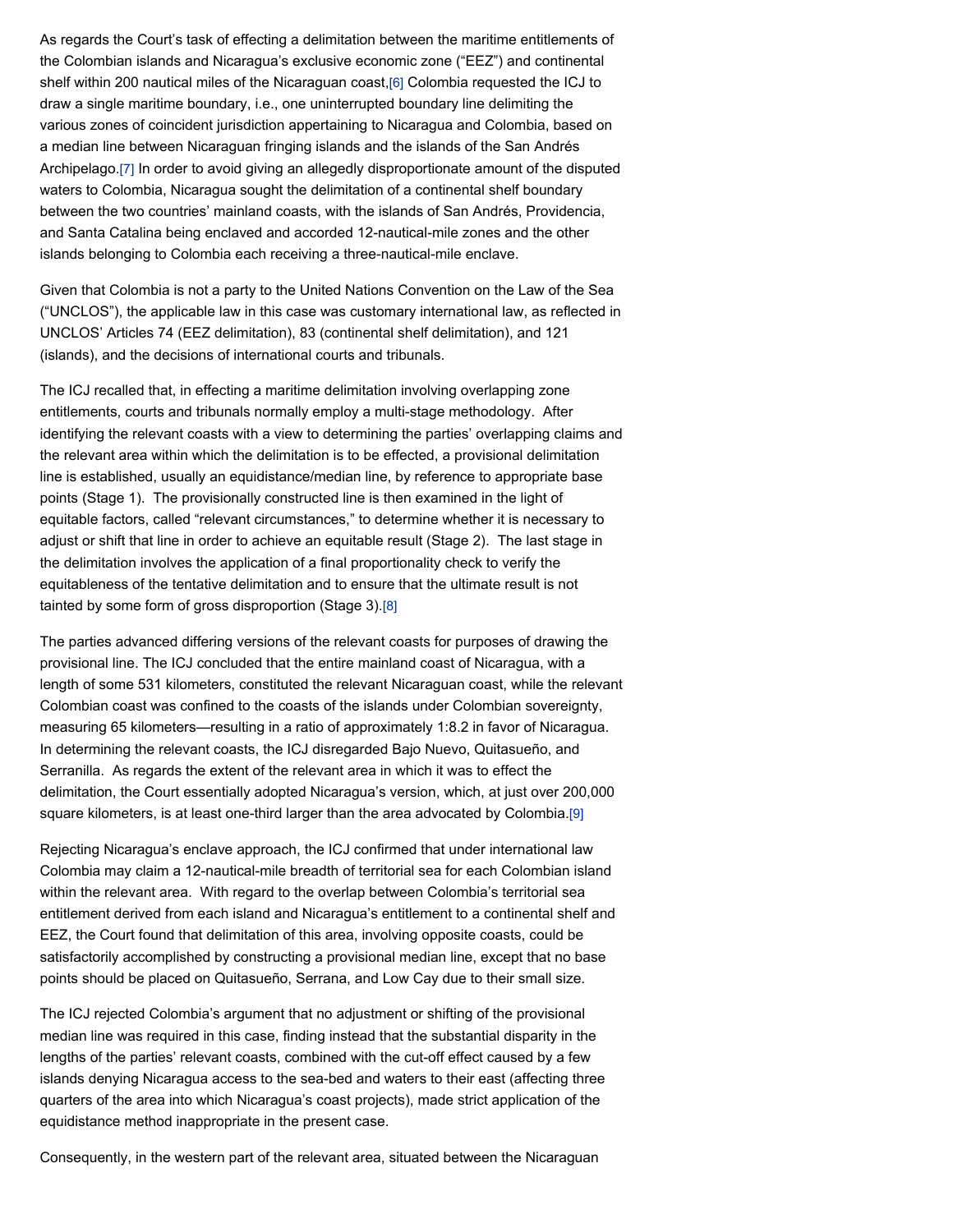mainland and the western coasts of Alburquerque Cays, San Andrés, Providencia, and Santa Catalina, and involving opposite coasts, the Court effected a significant eastward shifting of the provisional median line by applying a 3:1 weighting ratio between the base points on the Nicaraguan and Colombian islands used in the construction of the boundary line. Because the weighted line thus constructed produced a line with a curved shape and featuring many turning points, the ICJ adjusted the line further by reducing the number of turning points and connecting them by geodetic lines, resulting in a simplified weighted line favoring Nicaragua.

The Court further determined that, from the extreme northern and southern points of that line, the boundary follows the pertinent parallels of latitude until reaching the 200-nauticalmile limit from the baselines from which the territorial sea of Nicaragua is measured, with the first part of the southern line running along 12-nautical-mile envelopes of arcs around the islands situated in that area.

With regard to Quitasueño and Serrana islands, situated north of the northern limit of the line, the ICJ considered that the use of enclaves achieved the most equitable solution and fixed a boundary tracing 12-nautical-mile envelopes of arcs.

Finally, the ICJ determined that the line drawn by it did not entail such a disproportionality as to create an inequitable result[.\[10\]](file:///Users/jamessteiner/ASIL/ASIL%202011/www/_Design%20Templates/insights/insight130115.html#_edn10)



Click [here](http://www.icj-cij.org/docket/files/124/17164.pdf) for original

### **Concluding Observations**

While the Court's judgment, rendered in the longest-running territorial and maritime delimitation case in ICJ history, confirms Colombia's sovereignty over disputed islands in the western Caribbean and does not attribute to Nicaragua the whole of the area it had claimed, in the aftermath of the ruling, Nicaragua expressed greater satisfaction over the boundary fixed by the ICJ than Colombia. This may be explained by the natural resources that are believed to be present in the maritime zones over which Nicaragua henceforth will be exercising rights. Notwithstanding the fact that ICJ judgments are binding and not subject to appeal, Colombia has announced that it will explore ways to overturn it[.\[11\]](file:///Users/jamessteiner/ASIL/ASIL%202011/www/_Design%20Templates/insights/insight130115.html#_edn11) On November 27, 2012, Colombia informed the Organization of American States of its decision to withdraw from the 1948 Pact of Bogota, thereby preventing future disputes involving Colombia from being brought before the ICJ on the basis of that treaty.

Maritime boundary cases are often triggered by competing claims to natural resources. The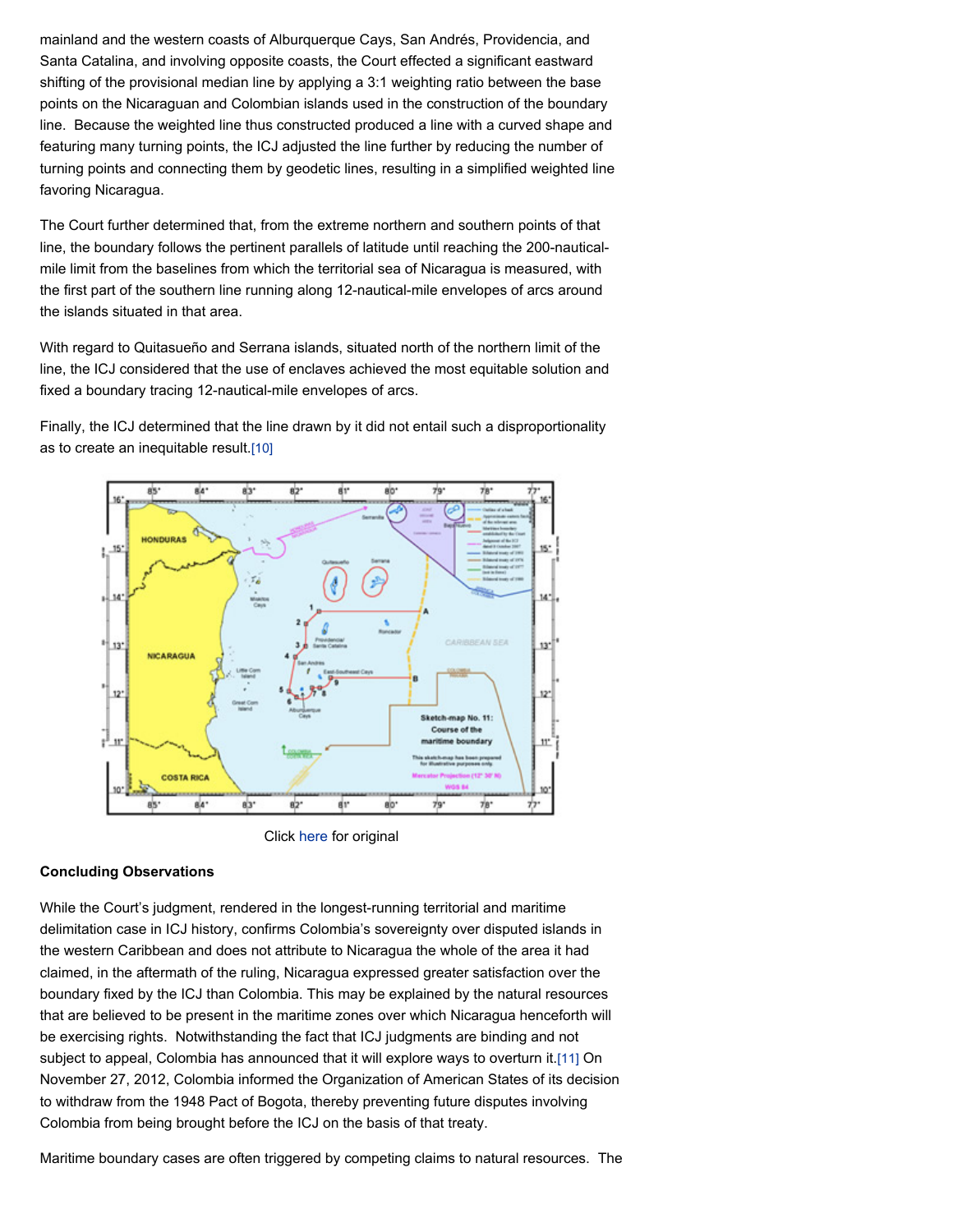Court's ruling affirms the cautious treatment that international courts and tribunals have given to resource-related criteria when considering relevant circumstances, indicating that any issues of access to natural resources will be ignored unless they are "so exceptional as to warrant it treating them as a relevant consideration.["\[12\]](file:///Users/jamessteiner/ASIL/ASIL%202011/www/_Design%20Templates/insights/insight130115.html#_edn12)

The Court's ruling is especially instructive regarding the determination of the status of islands, as opposed to low-tide elevations and other maritime features not capable of appropriation and of generating maritime entitlements.

It remains to be seen how this ruling will affect the authority of boundary lines, particularly pre-UNCLOS lines, established in existing instruments, especially in the context of the pending maritime delimitation case between Chile and Peru in which the ICJ will soon be issuing its decision. Will such lines, which often constitute simple parallel of latitude lines, as in the case of Chile-Peru, be recognized as *de jure* maritime boundaries, or are they merely territorial allocation lines open to re-drawing by international courts and tribunals having competent jurisdiction?

The ICJ ruling comes on the heels of the first maritime delimitation decision issued by the International Tribunal for the Law of the Sea ("ITLOS"), established under UNCLOS. On March 14, 2012, ITLOS fixed a single maritime boundary between Bangladesh and Myanmar, representing an adjusted equidistance line in the EEZs and continental shelves appertaining to Bangladesh and Myanmar, respectively[.\[13\]T](file:///Users/jamessteiner/ASIL/ASIL%202011/www/_Design%20Templates/insights/insight130115.html#_edn13)he ITLOS case lasted only twenty-seven months.

### **About the Author:**

Pieter H.F. Bekker, LL.M., Ph.D. (Int'l Law), an ASIL member, holds the Chair in International Law at the University of Dundee's Centre for Energy, Petroleum and Mineral Law and Policy ("CEPMLP") and is a Partner at Steptoe & Johnson LLP in Brussels (p.bekker@dundee.ac.uk). A former staff lawyer in the ICJ Registry and member of the New York Bar, he has appeared as counsel in several ICJ cases. Prof. Bekker has written or edited two books (*Commentaries on World Court Decisions (1987-1996)* (1998) and *World Court Decisions at the Turn of the Millennium (1997-2001)* (2002)) and numerous articles and notes on the ICJ. The views expressed herein are solely those of the author.

### **Endnotes:**

[\[1\]](file:///Users/jamessteiner/ASIL/ASIL%202011/www/_Design%20Templates/insights/insight130115.html#_ednref1) Territorial and Maritime Dispute (Nicar. v. Colom.), Judgment, ¶ 251 (I.C.J. Nov. 19, 2012), *available at* http://www.icj-cij.org/docket/files/124/17164.pdf [hereinafter Judgment].

[\[2\]](file:///Users/jamessteiner/ASIL/ASIL%202011/www/_Design%20Templates/insights/insight130115.html#_ednref2) Territorial and Maritime Dispute (Nicar. v. Colom.), Preliminary Objections, 2007 I.C.J. 876, 11 876, 142 (3) (Dec. 13), *available at* http://www.icj-cij.org/docket/files/124/14305.pdf.

[\[3\]](file:///Users/jamessteiner/ASIL/ASIL%202011/www/_Design%20Templates/insights/insight130115.html#_ednref3) Both countries agreed that, with one exception, all disputed maritime features remain above water at high tide and thus, as islands, are capable of appropriation. With regard to the bank of Quitasueño, the ICJ found that only one of fifty-four features identified by Nicaragua within that bank constitutes an island, the others being low-tide elevations that do not generate maritime entitlements.

[\[4\]](file:///Users/jamessteiner/ASIL/ASIL%202011/www/_Design%20Templates/insights/insight130115.html#_ednref4) Frontier Dispute (Burkina Faso/Mali), Judgment, 1986 I.C.J.554, 586, ¶ 63 (Dec. 22), *available at* http://www.icj-cij.org/docket/files/69/6447.pdf.

[\[5\]](file:///Users/jamessteiner/ASIL/ASIL%202011/www/_Design%20Templates/insights/insight130115.html#_ednref5) *See* Judgment, *supra* note 1, ¶¶ 25–103.

[\[6\]](file:///Users/jamessteiner/ASIL/ASIL%202011/www/_Design%20Templates/insights/insight130115.html#_ednref6) The ICJ declined to delimit the "extended" continental shelf beyond 200 nautical miles, as requested by Nicaragua, because the authority to delineate the outer limits of continental shelf is vested in the Commission on the Limits of the Continental Shelf under UNCLOS, to which Nicaragua is a party, and the preliminary information submitted by Nicaragua under UNCLOS did not establish that it has a continental margin extending far enough to overlap with Colombia's 200